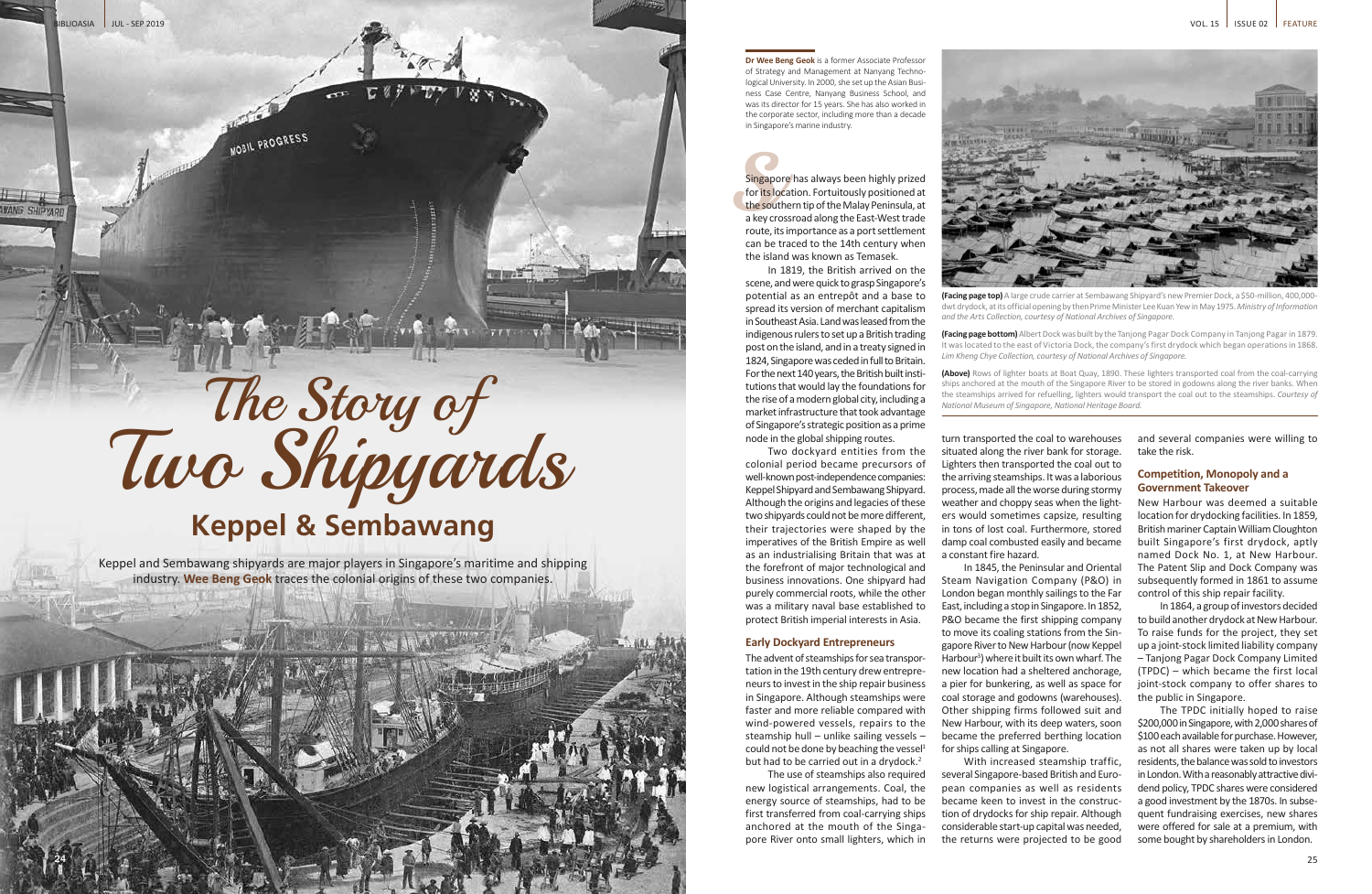This wood-engraved print shows the opening of Victoria Dock at New Harbour by then Governor Harry St. George Ord on 17 October 1868. *Courtesy of National Museum of Singapore, National Heritage Board.* 



**(Left)** When completed in 1938, King George VI Dock at the Singapore Naval Base in Sembawang was touted as one of the largest naval docks ever built and capable of accommodating the biggest ship in the world. *The Singapore Free Press and Mercantile Advertiser, 14 February 1938, p. 1.*

**(Below left)** King George VI Dock under construction at the Singapore Naval Base, 1933. *The National Archives of the UK (ADM195/106).*

Victoria Dock, TPDC's first drydock located on the western side of Tanjong Pagar, started operations in 1868. With the opening of this new dock, the Patent Slip and Dock Company faced intense competition. It mounted a price war, and TPDC was forced to cut its prices. Although TPDC's drydock business faced losses as a result of this move, its wharf services still managed to turn in a profit and became the company's main income source.

With the opening of the Suez Canal in 1869, more steamships called at Singapore and, by the following year, dock operations had become profitable. In 1870, Patent built its second dock, Dock No. 2, at New Harbour. Nine years later, in 1879, TPDC built another drydock, Albert Dock, located to the east of Victoria Dock, to meet the growing demand. The TPDC began to acquire smaller rivals that owned docks and wharves at New Harbour, but who were less able to withstand the competitive business environment.

Finally, in 1899, TPDC merged with its main rival, the New Harbour Dock Company (in 1875, Patent Slip and Dock Company had incorporated itself into a public company bearing this name). With this acquisition, TPDC came to control the entire shipping, dockyard and wharf business at New Harbour, except for the P&O wharf. Singapore's port and its future prosperity rested heavily on TPDC's shoulders.

Singapore's port was the seventh largest in the world in 1904 but faced strong overseas competition, especially from the port in Hong Kong. TPDC's port

facilities became increasingly inadequate to compete internationally and the company's wharf system was under severe strain as no major improvements to its facilities had been carried out since 1885.

This situation was exacerbated by differences with regard to capital spending between the TPDC Board in Singapore and the London Consulting Committee in Britain representing the company's group of European and British shareholders.4

In March 1904, TPDC submitted a \$12-million modernisation plan to upgrade and expand its facilities, including a proposed financing scheme. This was rejected by the company's Europe-based shareholders, who were concerned that the costs of financing the project would "endanger a dividend of 12 per cent".5 TPDC sought financial support from the Straits Settlements government, but instead the government decided to expropriate the company's assets and take over the management of its operations.

With the passing of the Tanjong Pagar Dock Ordinance in April 1905, TPDC became a government organisation known as the Tanjong Pagar Dock Board. TPDC shareholders received from the government \$761 for each \$100 share – substantially higher than the \$600 peak reached by the share in the stock market. The board was reconstituted in 1913 as a statutory board known as Singapore Harbour Board (SHB). In the same year, the SHB launched King's Dock, the largest dock east of the Suez. In 1917, another drydock, Empire Dock, was completed. Port facilities at Keppel Harbour were also enhanced.

The SHB retained TPDC's monopolistic ship repair business, and for the next five decades, it controlled the entire chain of repair business at Keppel Harbour. With its sizeable facilities, the SHB soon edged out the smaller shipyards and engineering workshops in Tanjong Rhu and Kallang. This commanding position lulled the SHB to such complacency that by the end of the 1950s, capital investment had slowed down considerably and SHB's costs and productivity began lagging behind overseas dockyards like Hong Kong's.

### **A New Naval Base in Asia**

After World War I, as the locus of naval power moved to the Pacific, the Board of Admiralty in London, as part of its appraisal of British naval policy, proposed building a new naval base facility in Asia. In the light of the growing threat posed by the Japanese military and rising international tensions, Britain grew anxious to protect its empire in Asia, and Singapore was considered the most ideal location for its new naval base.

Although British naval ships had previously docked at SHB's drydocks, the new British battleships were too large to berth at these facilities as their anti-torpedo bulges extended out on either side of the ship's hull. Thus, Sungei Sembawang, facing the Johor Strait, was chosen as the new site to construct the naval dockyard. Its strategic location as well as the deep waters of the Johor Strait would provide good anchorage for the naval fleet, bolstered by facilities such as onshore wharves and workshops.

The Singapore Naval Base Scheme was announced to the British Parliament in 1923. The plan was immediately met with hostile reactions from the British public, who were weary of war and expected the government to improve their lives through more social spending. Although the original plan was for the naval dockyard in Singapore to be completed in 1930, the construction timeline was extended by another three years to avoid the immediate need for heavy expenditure. The completion date of the naval dockyard was thus pushed back to 1933.

To appease its citizens back home, Britain sought monetary contributions from its Asian colonies to ease the funding burden. In May 1923, Singapore made a gift of 2,845 acres of land for the naval base valued at about £150,000, or 1.25 million Straits dollars. This was followed by a donation of £250,000 from the Hong Kong government. Domestic issues in Britain in 1924, however, impeded progress

## The Biggest Naval Dock In The World Story Of The Naval Base

ships for

foondations was a formidable car<br>and the surveying and prological<br>work took rather longer than was

of the dook is an inverted<br>thick at the centre, and<br>alls are 30 ft. thick, so

hed. On pag





when the incoming Labour government blocked the funds that had been earmarked for the construction of the dock. When the Conservative government returned to power in late 1924, the Singapore Naval Base Scheme was revived, but the construction of the drydock was delayed yet again.

In mid-1926, the largest single contribution of £2 million was received from the Federated Malay States. Then in April 1927, New Zealand came forward with a commitment of £1 million to be disbursed over eight years.

In 1928, the tender for the drydock and wharf construction in Sembawang was awarded to a South African company, Sir John Jackson's Ltd, for £3.7 million, and

construction began with some 5,000 workmen and 100 British staff. Millions of feet of soil were dug, and 1.6 million tons of granite stone were brought in from Johor. In the same year, a newly built floating dock, with lifting capacity of 50,000 tons, was commissioned at Sembawang, and a floating crane with a lifting capacity of 100 tons also arrived.

However, the building momentum almost ground to a halt when a new Labour government came into power in Britain in 1929. As the government was unable to abort the project, it decided to slow down the pace of construction.

In 1931, the Japanese army invaded Manchuria. Faced with the looming



ine a full lengt I development of the Singapore need boss, written aspecially<br>for the Free Frees by Dossid, S. Waits.<br>This is the first time such a survey of Defence activity here<br>has been published. The story is told in free chapters<br>CHAP

ded port up to 1900;<br>CHAPTER II discusses the gene

project, and the early<br>CHAPTER III continues<br>'s abandonment of the

CHAPTER IV describes the be igning of a £4,000,000 contract, the<br>loating dock and the progress of the<br>CHAPTER V discusses estimates o

prospect of a war with Japan, the completion of Sembawang Naval Base became a priority for Britain. King George VI Dock was finally completed in early 1938 and was touted as one of the largest naval docks ever built, capable of accommodating the biggest ship in the world.

### **The War Comes to Singapore**

In December 1941, as Japanese imperial forces advanced into Singapore from Malaya, Sembawang Naval Base came under heavy Japanese shell and mortar attack. Just before the British surrendered to the Japanese on 15 February 1942, the retreating British naval personnel blew up the drydock's caisson and pumps as well as its electrical generating plant. The intention was to prevent the Japanese from using the naval base. The Japanese navy, however, managed to repair the damaged facilities at Sembawang Naval Base and used it to service its naval fleet during the Japanese Occupation.

As the tide of war turned in late 1944, the naval base became the target of air raids by Allied Forces, and the dockyard facilities suffered severe damage. When the British returned to Singapore following the Japanese surrender in September 1945, they began repairing and upgrading the naval base facilities. By the end of 1951, Sembawang Naval Base was back on its feet again.

The postwar years leading up to the 1960s were the most productive for the naval base. With British involvement in the Korean War in 1949 and other regional conflicts, the dockyard serviced a wide range of naval vessels in the region, including aircraft carriers, commando helicopter carriers, cruisers, destroyers, frigates, submarines and minesweepers.

### **Developing a Ship Repair Industry**

Singapore inched closer to independence from British rule when the first Legislative Assembly general election was held in 1959. The victorious People's Action Party which formed the government, was faced with bleak economic prospects and severe unemployment, and its key priority